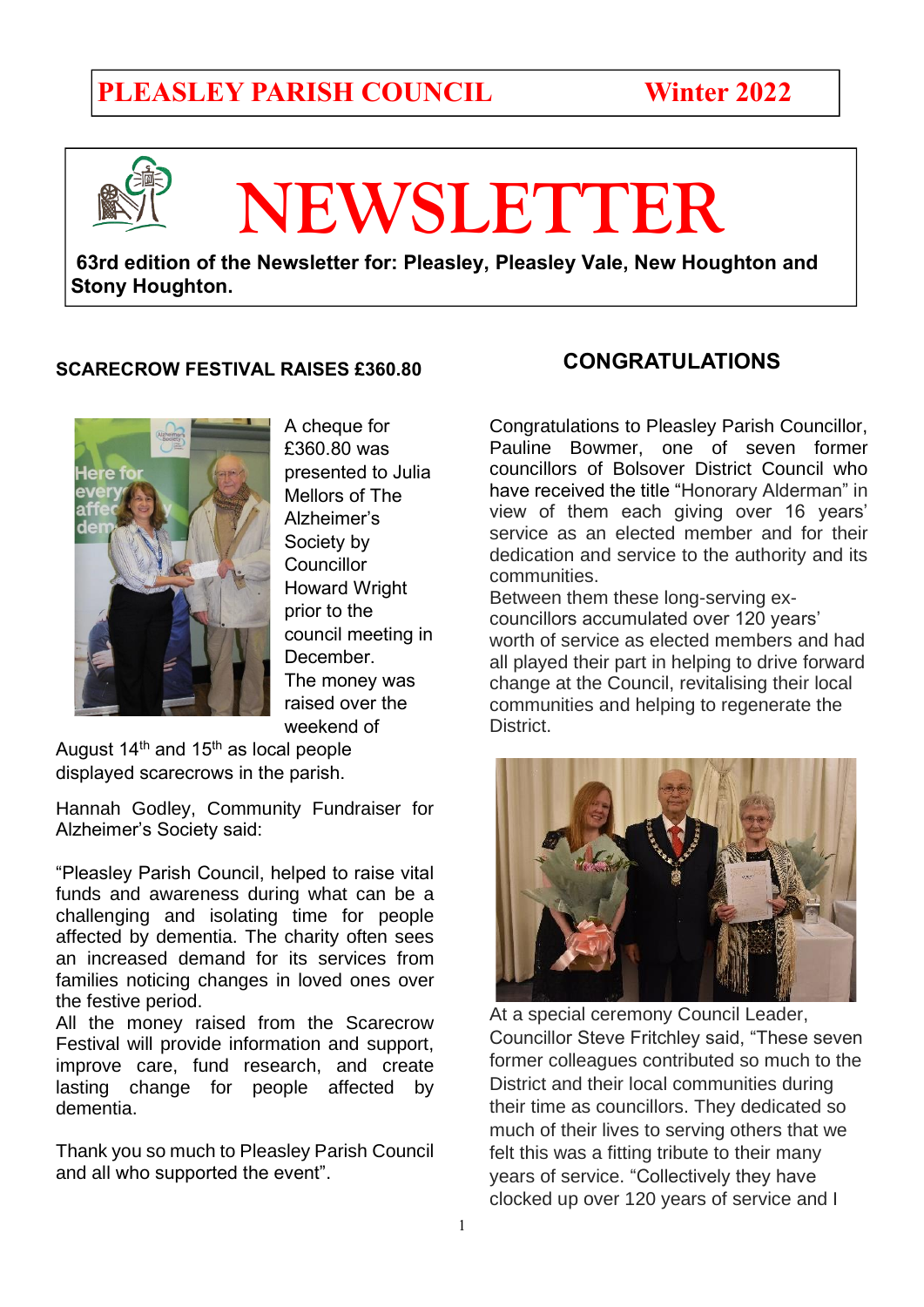feel privileged to have worked alongside them. On behalf of the Council and local residents, I congratulate them all on their achievement"

The families and friends of all the former councillors attended the special ceremony to receive a signed certificate and carriage clock.

The title of Honorary Alderman can only be given to non-serving members of the Council who have undertaken 16 plus years' service as a local elected member.

#### **NEW COUNCILLORS**

Welcome to the parish council's latest members.

Following a meeting in September, Christopher Davern and Hayley Smith were co-opted to fill the vacancies which had arisen. This brings the membership back up to the required number of 10 councillors.

#### **NEW CEMETERY GATES**

At November's meeting of the Parish Council, it was decided to place an order to replace the wooden gates at the parish cemetery with wrought iron ones. It is unlikely that the new gates will be installed before early Spring.

#### \*\*\*\*\*\*\*\*\*\*\*\*\*



The parish council was well represented at the laying of poppy wreaths at two of our war memorials. Wreaths were laid by Vice Chair Pauline Bowmer, first at Pleasley then at the

memorial in New Houghton. Wreaths were laid by other groups and individuals at both places. This ceremony is not only for the two world wars that involved 70,000 civilians in

the last war, it is for all the conflicts that have occurred since, where our civilians were not casualties but our forces were, such as The Korean War, The Suez War, The Falklands, The Gulf and Iraq. People involved in these wars were remembered today.



Both Acts of Remembrance were led by Reader Kay Savage. The parish council was once again proud to pay homage to the fallen of all the conflicts that have taken place involving our country by a show of poppies. Poppies were once again on

the lamp posts throughout the parish. If there is anyone who can relate their life during the last war send your recollections of My War Years to the parish council.

#### **KEEPING FIT – CHAIR-BASED EXERCISE**

The Senior Citizens' Exercise class has resumed at The Verney Institute. This is for one hour, with a series of light exercises and stretches, in the Verney on Tuesdays with a qualified instructor.

There is no charge for Pleasley parish residents but there is a small charge of £2 per session for those residing outside the parish.

#### **NEED HELP WITH YOUR COMPUTER?**

The Open Door computer sessions are held in the community centre in New Houghton on Thursdays from 9.30 to 12.30.

Assistance is on hand to sort out those problems encountered when using a computer. Lap tops are available for use or people may bring along their own.

These drop-in sessions are free to residents of the parish with a charge (£2.00) to those residing outside the parish. All are welcome to drop in.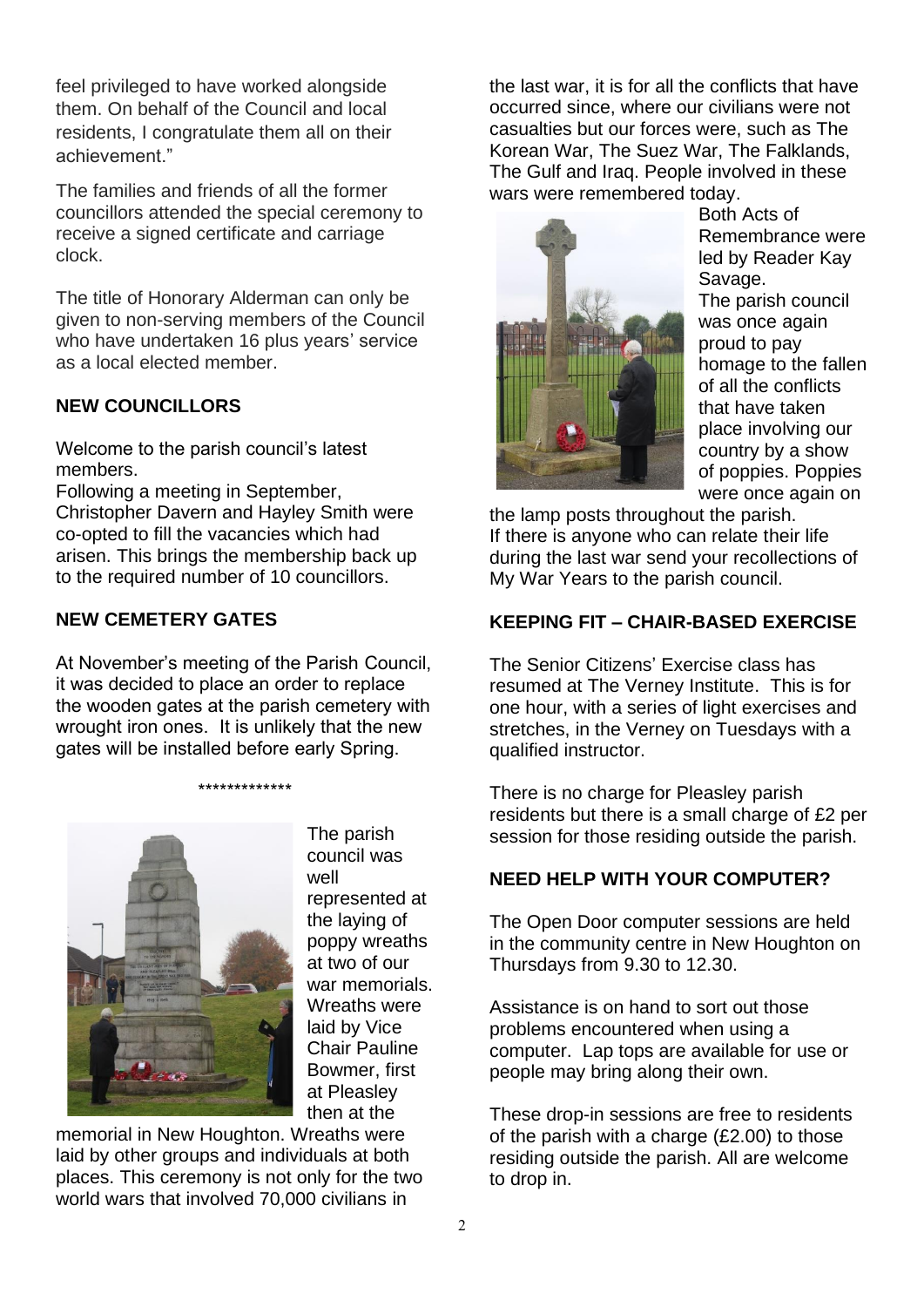#### **NEWSLETTER PLANS**

The council is considering sending the newsletter by email to those parishioners who request it.

If you would like to receive the newsletter electronically, please contact the clerk with your name, address and email address to neil.pleasleypc@gmail.com.

#### **PARISH COUNCIL PRECEPT 2022-23**

At the Parish Council meeting on the 10<sup>th</sup> January the annual precept was discussed - the precept is the annual amount the Parish Council estimates it needs to fulfil its duties within the parish for the following financial year which runs from April to March.

The meeting was told that both Bolsover District Council and Derbyshire County Council are expected to increase the amount they require.

After discussion the Parish Council agreed to NOT increase what it requires in an effort to help parishioners' finances. Although general prices increase each year, in its efforts to do the best it can for residents. The parish council has actually only increased its precept once in the past 10 years.

#### **FACEBOOK**

The Parish Council uses its Facebook page to disseminate information that is likely to be of interest to parishioners.

Anyone wanting to contact the council should contact the clerk, Neil Pocklington, on 01623 819786 or by email

neil.pleasleypc@gmail.com or a councillor.

#### **BOLSOVER DISTRICT COUNCILLOR TOM KIRKHAM WRITES:**

My role as a councillor is to represent residents and please get in touch if you need any support.

I hold regular surgeries at the New Houghton Hub from 10am on Thursdays and from 6pm on the first Monday in the month.

#### **THE NEW HOUGHTON COMMUNITY HUB**

In our Parish, with support from Bolsover District Council, the New Houghton Hub has



opened its doors.

This building is next to the post office and is a volunteer-run space for the good of the community. The Hub has managed to get grant funding to support its operation for the next few years and already there are a few groups established.

However, more volunteers and ideas of what kind of activities people want are required so please contact Tom Kirkham if you have any ideas.

Current activities include St John Ambulance 6pm Mondays, Toddler Group 12 on Tuesdays Café on Wednesday afternoons and Fridays.

On Thursdays 10 – 12, Karen Seymour, Welfare Rights Advisor, from Derbyshire Unemployed Workers' Centre is available to offer advice.

\*\*\*\*\*\*\*\*\*\*\*\*\*\*\*\*



**Bolsover District Council Lottery.** 

Win £25k and support local good causes

More information can be found on the Bolsover District Community Lottery Scheme website. Residents can read about this in the District Council Newsletter Intouch which is delivered to all residents.

#### **BRITISH SUMMER TIME (BST)**

BST ended on October 31st when we put our clocks back one hour. This will last until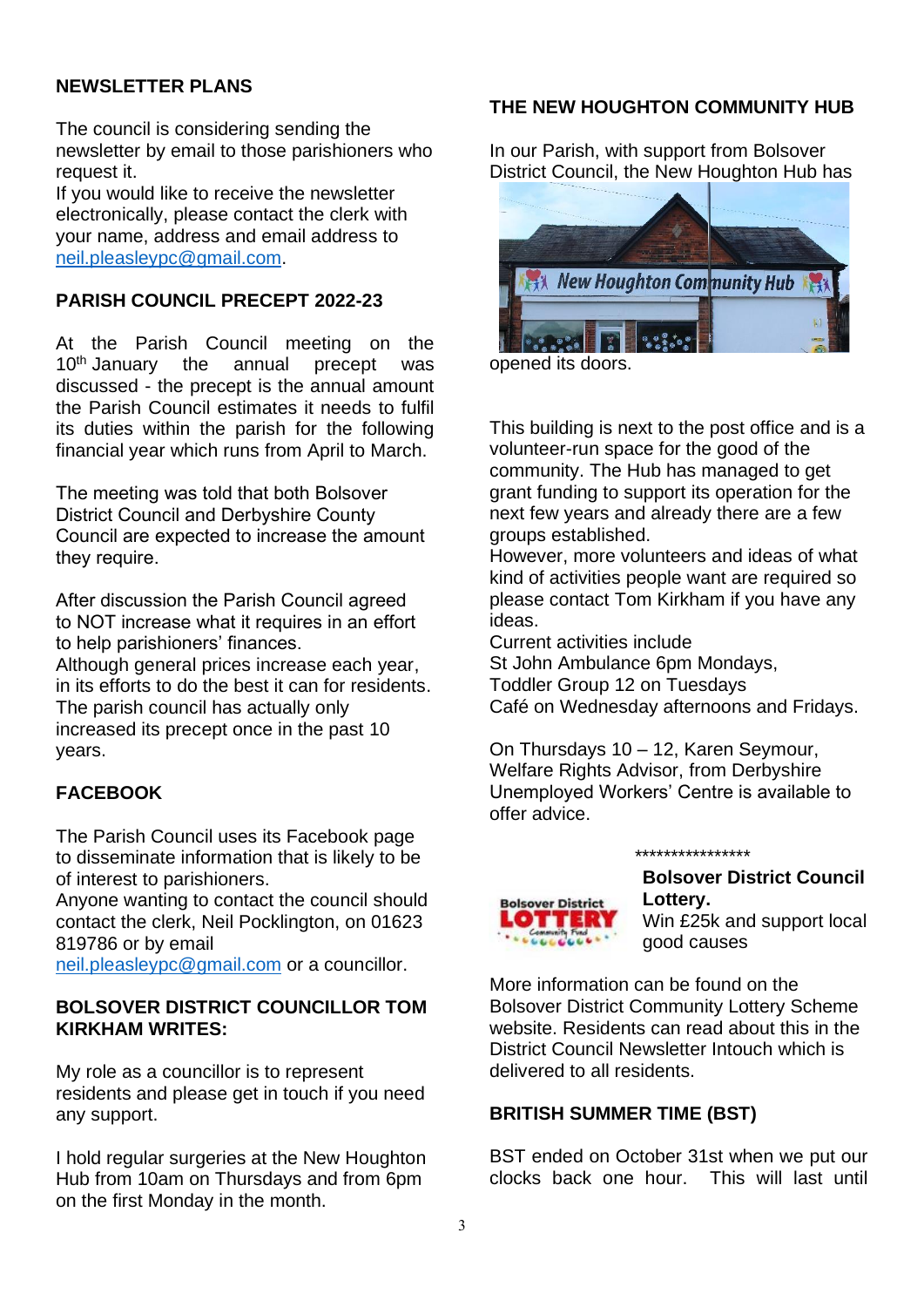Sunday March 27th 2022. when the clocks will go forward again.

There is a hotly contested debate on how exactly we are affected by the changing of our clocks, with many suggestions that it is bad for our health.

The immediate impact is to our body's circadian rhythm. As we produce more of the important sleep hormone melatonin when its dark, the change can disrupt our sleep patterns, particularly in the spring when we lose an hour in bed as the clocks go forward again.

A study in 2009 found that it can take up to three weeks to adjust to the change. The change has also been linked to disruption to our metabolic rate and our immune systems. Some studies have even reported increased number of heart attacks at the beginning of daylight saving and found that extending BST to last all year could decrease the number of car accidents.

During the Second World War clocks were put back two hours to enable farmers to work later to harvest their crops.

**DERBYSHIRE HANDY VAN** 

The Derbyshire Handy Van can help you with small jobs in your house if you are over 60 or your worker has referred you. You can ring and ask for a free visit to your home. The jobs they can help you with are: Fire Safety checks Jobs in your house, like changing light bulbs, hanging curtains and checking stair rails. Energy Efficiency advice

For more information: Ring 0203 535 4999 Website: www.derbyshire.gov.uk/handyvan Email: handyvan@metropolitan.org.uk

#### **USEFUL NUMBERS**

Report A Crime Online to The Police www.derbyshire.police.uk/ro/ report/ocr/at/how-to-report-acrime/

#### **Useful Contacts**

National site for Neighbourhood Watch www.ourwatch.org.uk

Derbyshire Neighbourhood Watch www. derbyshireneighbourhoodwatch.co.uk

NSPCC The National Society for the Prevention of Cruelty to Children www.nspcc.org.uk Tel : 0808 800 5000

Women's Aid www.womensaid.org.uk Derbyshire PCC Office of the Police Crime Commissioner for Derbyshire www.derbyshire-pcc.gov.uk/Home

Alzheimer's Society A national charity providing advice and support for people affected by dementia. Tel: 0300 222 1122

Age UK Provides companionship, advice and support for millions of older adults. Tel: 0800 169 6565

Anti-social behaviour www.saferderbyshire.gov.uk/asb

#### **Contact Bolsover District Council on 01246 242424 for**

**Recycling** Refuse Collection Fly Tipping Dog Wardens Pest Control Council Tax Environmental Health **Housing** Planning

**Contact Derbyshire County Council on 01269 533190 for** Road Maintenance

Street Lighting Road Gritting Potholes

**\*\*\*\*\*\*\*\*\*\*\*\*\*\*\*\*\*\*\*\*\*\*\*\*\*\*\*\*\*\*\*\*\*\*\***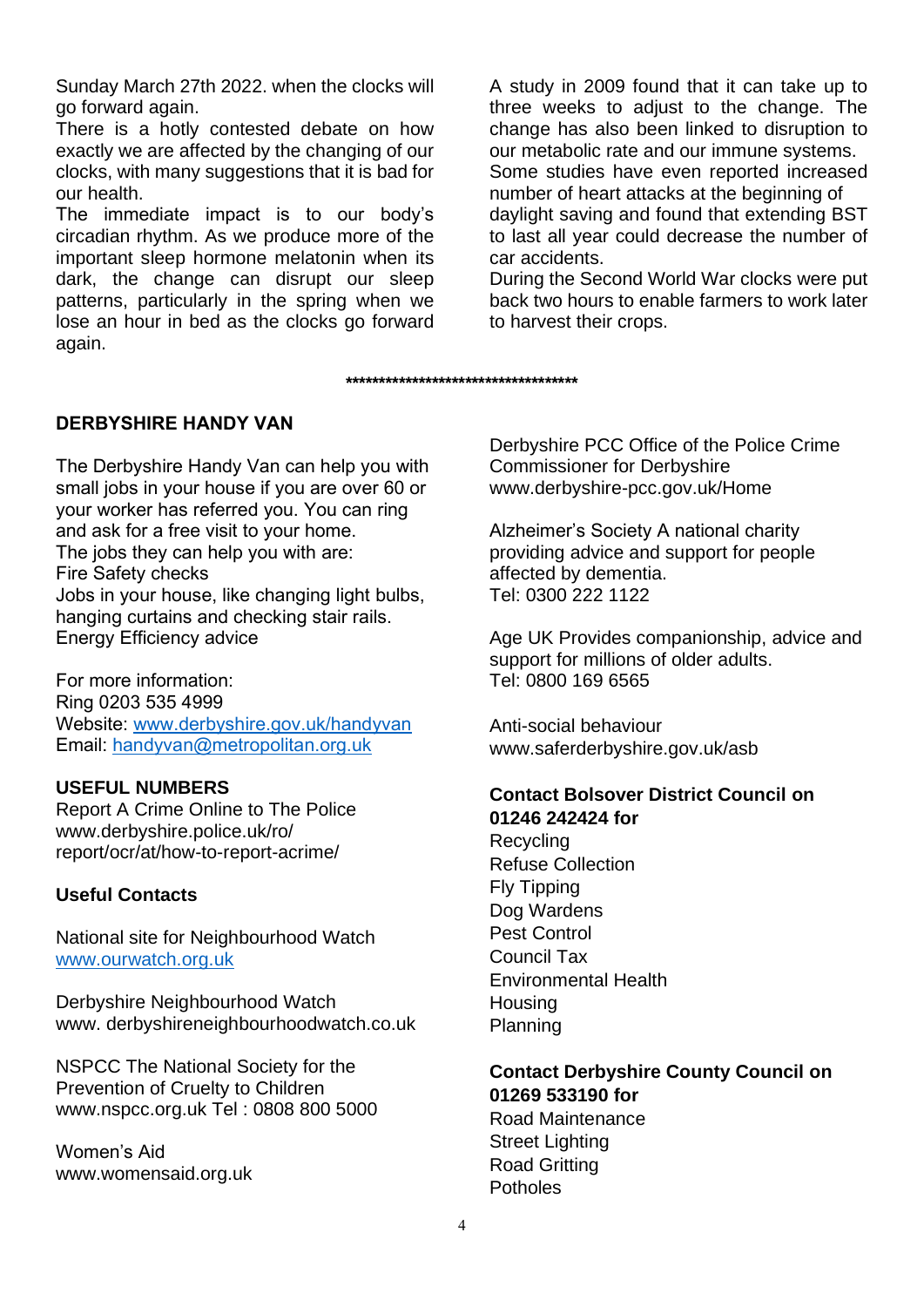#### **PARISH COUNCILLORS**

| Caroline Randall (Chair)<br>01623812318                                  | <b>Christopher Davern</b><br>07366 464640 | <b>Wendy Kirkham</b><br>07749 500025 |  |  |  |
|--------------------------------------------------------------------------|-------------------------------------------|--------------------------------------|--|--|--|
| Pauline Bowmer (Vice-Chair)<br>01623 811492                              | Mick Gamble<br>01623 810035               | <b>Hayley Smith</b><br>07708 724594  |  |  |  |
| Jan Allen<br>01623810346                                                 | Thomas Kirkham<br>07734 274848            | Louise Stokeley<br>07977 019674      |  |  |  |
| <b>Howard Wright</b><br>01623 810486                                     |                                           |                                      |  |  |  |
| <b>Parish Clerk Neil Pocklington 819786</b><br>neil.pleasleypc@gmail.com |                                           |                                      |  |  |  |
| <b>DISTRICT COUNCILLORS</b>                                              |                                           |                                      |  |  |  |
|                                                                          |                                           |                                      |  |  |  |

Thomas Kirkham tom.kirkham@bolsover.gov.uk liz.smyth@bolsover.gov.uk Liz Smyth Patricia Clough

**COUNTY COUNCILLOR** Christine Dalechristine.dale@derbyshire.gov.uk

 $\Gamma$ 

#### **FIGURES FOR REPORTED CRIMES IN PLEASLEY PARISH AUGUST – NOVEMBER**

 $\top$ 

| Crime figures for August<br><b>Anti-Social Behaviour 2</b><br><b>Criminal Damage 1</b><br><b>Public Order 2</b><br><b>Vehicle Crime. 1</b><br>Violence & Sexual Offences 4 | Crime figures for October<br><b>Anti-Social Behaviour 3</b><br><b>Criminal Damage and Arson 1</b><br><b>Public Order 1</b><br><b>Vehicle Crime 1</b><br>Violence & Sexual Offences 2<br>Other crime 1                 |
|----------------------------------------------------------------------------------------------------------------------------------------------------------------------------|-----------------------------------------------------------------------------------------------------------------------------------------------------------------------------------------------------------------------|
| Crime figures for September<br><b>Anti-Social Behaviour 2</b><br><b>Criminal Damage and Arson 3</b><br><b>Other Theft 2</b><br><b>Violence and Sexual offences</b>         | Crime figures for November<br><b>Anti-Social Behaviour 4</b><br><b>Burglary 3</b><br><b>Criminal Damage and Arson 1</b><br>Drugs 1<br><b>Public Order 2</b><br><b>Vehicle Crime 1</b><br>Violence & Sexual Offences 8 |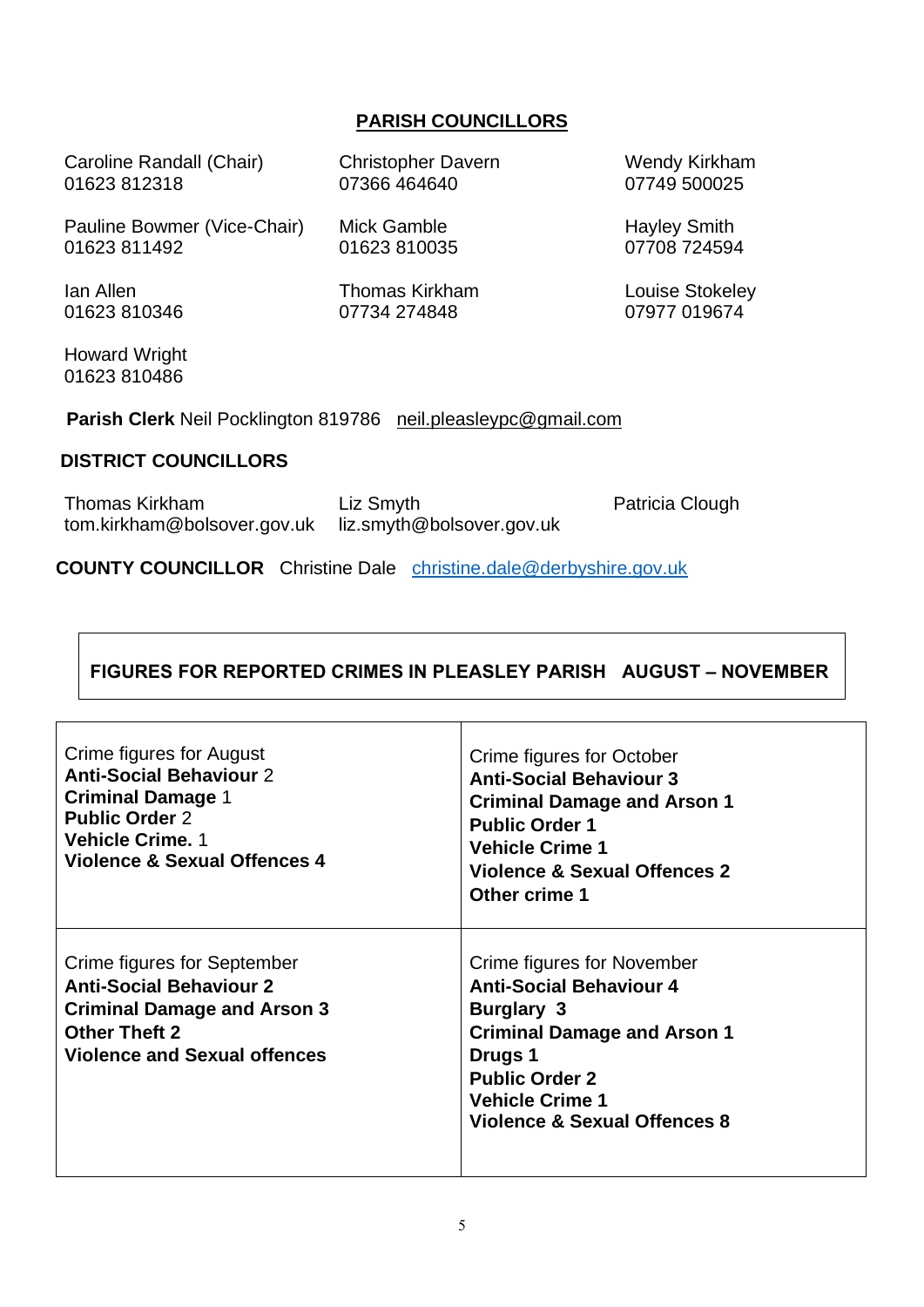# **COMPETITION TIME**

#### **WORDSEARCH**

Find the 24 animals listed in the table below and return your entry to the Verney or any councillor by March 1st

Name

#### Address

There will be a £10 Garden Voucher for the winning entry.

| $\mathbf C$ | O | W           | L           | L           | U            | B           | B           | N  | Е           | Н           | D           |
|-------------|---|-------------|-------------|-------------|--------------|-------------|-------------|----|-------------|-------------|-------------|
| A           | Н | $\mathbf O$ | R           | S           | Е            | R           | O           | M  | U           | L           | U           |
| T           | R | I           | C           | R           | A            | B           | $\mathbf O$ | N  | A           | $\mathbf C$ | $\mathbf C$ |
| Τ           | U | N           | $\mathbf C$ | $\mathbf O$ | $\mathbf C$  | K           | Е           | R  | Е           | L           | K           |
| L           | T | U           | R           | Κ           | Е            | Y           | Τ           | R  | Y           | A           | L           |
| Е           | R | P           | I           | Е           | E            | N           | O           | T  | G           | $\mathbf O$ | D           |
| Y           | A | O           | L           | L           | A            | N           | O           | R  | A           | F           | R           |
| S           | O | W           | P           | I           | G            | $\mathbf O$ | O           | S  | Е           | A           | A           |
| Τ           | B | I           | E           | G           | $\mathsf{l}$ | D           | Е           | E  | R           | R           | K           |
| A           | O | L           | Е           | L           | L            | L           | A           | M  | A           | Е           | Е           |
| $\mathbf 0$ | W | O           | Н           | O           | Τ            | Τ           | Е           | L. | G           | $\mathbf I$ | P           |
| G           | Е | Е           | S           | Е           | R            | Е           | Τ           | S  | $\mathbf O$ | $\mathbf O$ | R           |

| <b>COW</b>   | <b>BULL</b>    | <b>HEN</b>      | <b>DUCK</b>  | <b>PIGLET</b> | <b>CATTLE</b>  |
|--------------|----------------|-----------------|--------------|---------------|----------------|
| <b>LLAMA</b> | <b>FOAL</b>    | <b>SHEEP</b>    | <b>HORSE</b> | SOW           | <b>PIG</b>     |
| LAMB         | <b>ROOSTER</b> | <b>COCKEREL</b> | <b>GOOSE</b> | <b>GOAT</b>   | <b>TURKEY</b>  |
| <b>DEER</b>  | <b>DRAKE</b>   | <b>GEESE</b>    | <b>DOG</b>   | <b>BOAR</b>   | <b>CHICKEN</b> |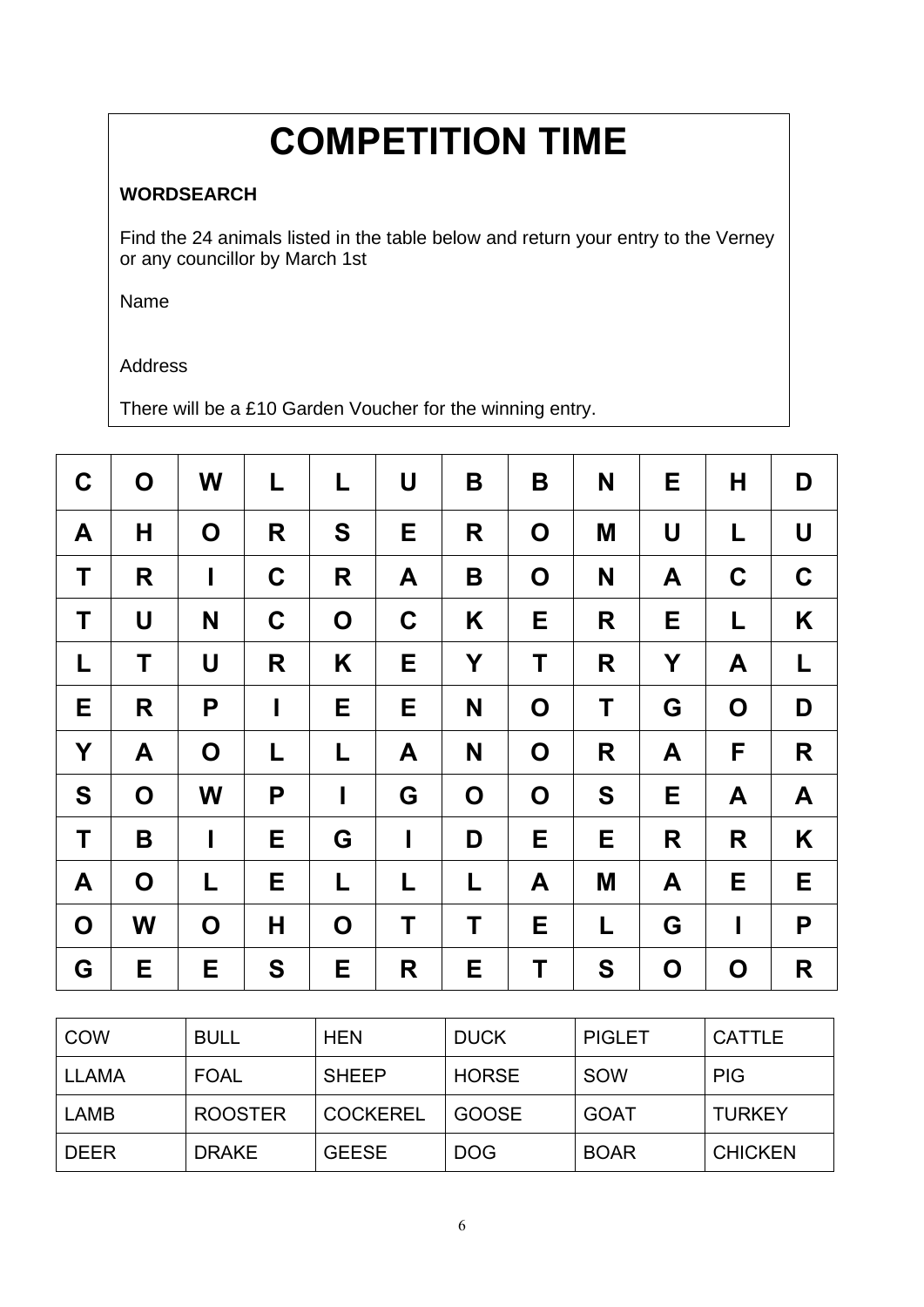## **LIVE AND LOCAL**

The Live and Local concerts recommenced on October 9<sup>th</sup> with the appearance of Ashley Hutchings and Becky Mills together with the surprise appearance of Ashley's son, Blair Dunlop. It was fitting that it was Ashley that opened the new season as he was the artist of the very first Live at The Verney event.





The second concert of the programme took place on December  $11<sup>th</sup>$ . This was another reappearance of a musician who was at The Verney in 2016. Remi Harris, an extremely talented jazz/blues guitarist, who was in a duo with double bass player, Tom Moore.

Covid regulations meant that the audience had to wear masks.

The third concert features a duo, Tiwkilin, a completely different offering from anything before at The Verney. Two

Berber women recalling the magic heritage of their ancestors, celebrating their eager for freedom and their independent spirit.

Iness Mezel, is an intriguing award-winning singer-songwriter. She has toured extensively over the past few years with an acclaimed sound fusing blues with the North African Berber sounds of her Berber roots and was All Africa Kora Music Awards (Johannesburg) Best Female African Artist winner.



Nora Abdoun, a rare female who plays traditional Amazigh percussion (Bendir, Karkab) which she inherited from her clan, her ancestors who would accompany the different rituals (weddings, protection of the house during ceremonies or struggles).



The final concert in the current programme is Daisy Chapman and Sue Lord towards the end of March 26<sup>th</sup>.

Daisy Chapman is a talented pianist and singer-songwriter (or as she declares, 'sinner songwriter') from Bristol, whose powerful and perceptive narrative songs have been described as 'an enchanting work between chanson and classic song writing' (Rolling Stone).

Daisy combines an incredible voice with beautifully delivered 'Nymanesque' piano and is accompanied by exquisite digital looped harmonies and Sue Lord's dramatic and sweeping violin to create captivating and moving songs.

**Tiwkilin in Concert**, Live at The Verney, is on Saturday February 5<sup>th</sup> at 8pm. **Daisy Chapman and Sue Lord in Concert** is on Saturday March 26<sup>th</sup> at 8pm.

Tickets for both concerts can be booked at 01623 810035 or 01623 819786. Price £12.

Live and Local events are held in line with current government Covid regulations. The wearing of face masks is compulsory unless a person has an exemption

People are asked not to attend if: they believe they may be infected with COVID-19, have experienced symptoms in the last 14 days, have been in close proximity to anyone who has experienced symptoms in the last 14 days or have been instructed to self-isolate.

People are also asked to carry out a Lateral Flow Test prior to the event and not to attend if they have a positive result.